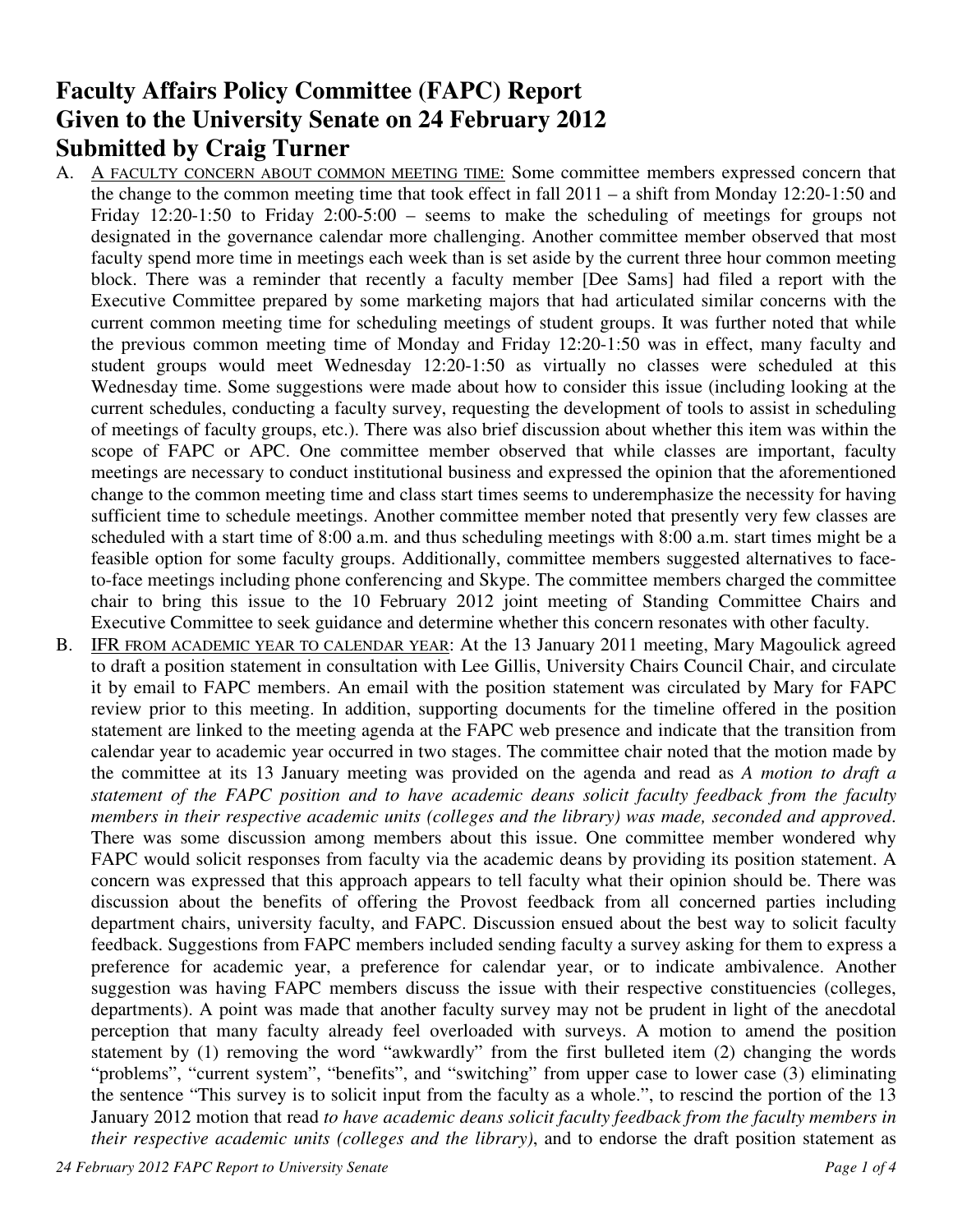amended as the FAPC position statement was made, seconded, and approved. This position statement, as amended and endorsed, is provided on page three of this report.

C. FACULTY PAY (12 MONTH PAY FOR ACADEMIC YEAR FACULTY/ ALTERNATIVES TO 10 MONTHLY CHECKS): FAPC is currently awaiting a response from Interim President Stas Preczewski, to the 13 January 2012 FAPC recommendation that *academic year faculty have the option of being paid according to a 10-month schedule or a 12-month schedule*. Interim President Preczewski has responded by email to acknowledge his receipt of the recommendation and his intent to look into this matter. Craig Turner provided the committee a document that summarized an email conversation with Susan Allen on this matter in which she requested FAPC feedback on how faculty would feel about the bi-monthly payment possibility as it's back on the Shared Services Committee (SSC) agenda. After some discussion about bi-monthly pay, several members of FAPC expressed their impression that faculty are most interested in the addition of the 12-month pay option to the current 10-month pay option. FAPC agreed to postpone a discussion about bi-monthly pay until it receives the aforementioned response from the interim president. The committee chair was charged to relay this information to Susan Allen on behalf of the committee. The aforementioned document summarizing the email conversation with Susan Allen is available on page four of this report as well as linked to the agenda.

### D. FAPC STUDENT OPINION SURVEY WORK GROUP RECOMMENDATIONS:

- i. Members of this work group: Karynne Kleine (chair), Carrie Cook, Craig Turner.
- ii. The current draft of the work group recommendation under consideration states *Recognizing that faculty in the academy share responsibility for developing and upholding standards of professionalism in the areas of teaching, scholarship, and service, academic-year faculty shall actively participate in the determination and modification of policies governing faculty evaluation, and have meaningful and substantive involvement in reviewing and informing the development of procedures and practices appertaining. This includes but is not limited to the selection and/or creation of instruments used to assess or evaluate faculty performance.* A member asked for classification of the recommendation as policy, procedure, or practice. A member of the work group indicated the opinion that the recommendation is policy and noted that although it is currently practice to involve faculty members in decisions about faculty evaluation, there is concern that one day it may not be practice. This work group member went on to say that the recommendation was intended to advocate for faculty and articulate the role of faculty in the consideration of matters pertaining to faculty evaluation. There was an alternative opinion that the policy is "faculty shall be evaluated" and that the recommendation is a statement of best practice, and that developing policy to control a practice is beyond the charge of this committee or the university senate. There was some discussion about making a motion to amend the policy from "faculty shall be evaluated" to say something to the effect of "faculty shall be evaluated, having meaningful and substantive involvement in faculty evaluation." Another member suggested that if the work group recommendation is a policy proposal, it should include language detailing the role of academic administrators [provost, deans, chairs] in faculty evaluation. At this point, a member of the committee observed the proximity to time for adjournment and as an alternative to revising the language as a committee of the whole, offered a motion to postpone consideration of this matter to the next meeting charging the student opinion survey work group to prepare at least one alternative version of the language for consideration by the committee. This motion was seconded and approved.

#### E. TENTATIVE AGENDA ITEMS FOR 2 MARCH 2012 FAPC MEETING:

- i. FACULTY PAY: 12 month pay for academic year faculty/ alternatives to 10 monthly checks
- ii. FAPC Work Group Updates
	- 1. PRE-TENURE REVIEW LANGUAGE
		- Review the language in the *University Policies, Procedures, and Practices Manual*.
	- 2. POST-TENURE REVIEW LANGUAGE
		- Review the language in the *University Policies, Procedures, and Practices Manual*.
	- 3. CONTINUE DELIBERATION OF FAPC SOS WORK GROUP RECOMMENDATION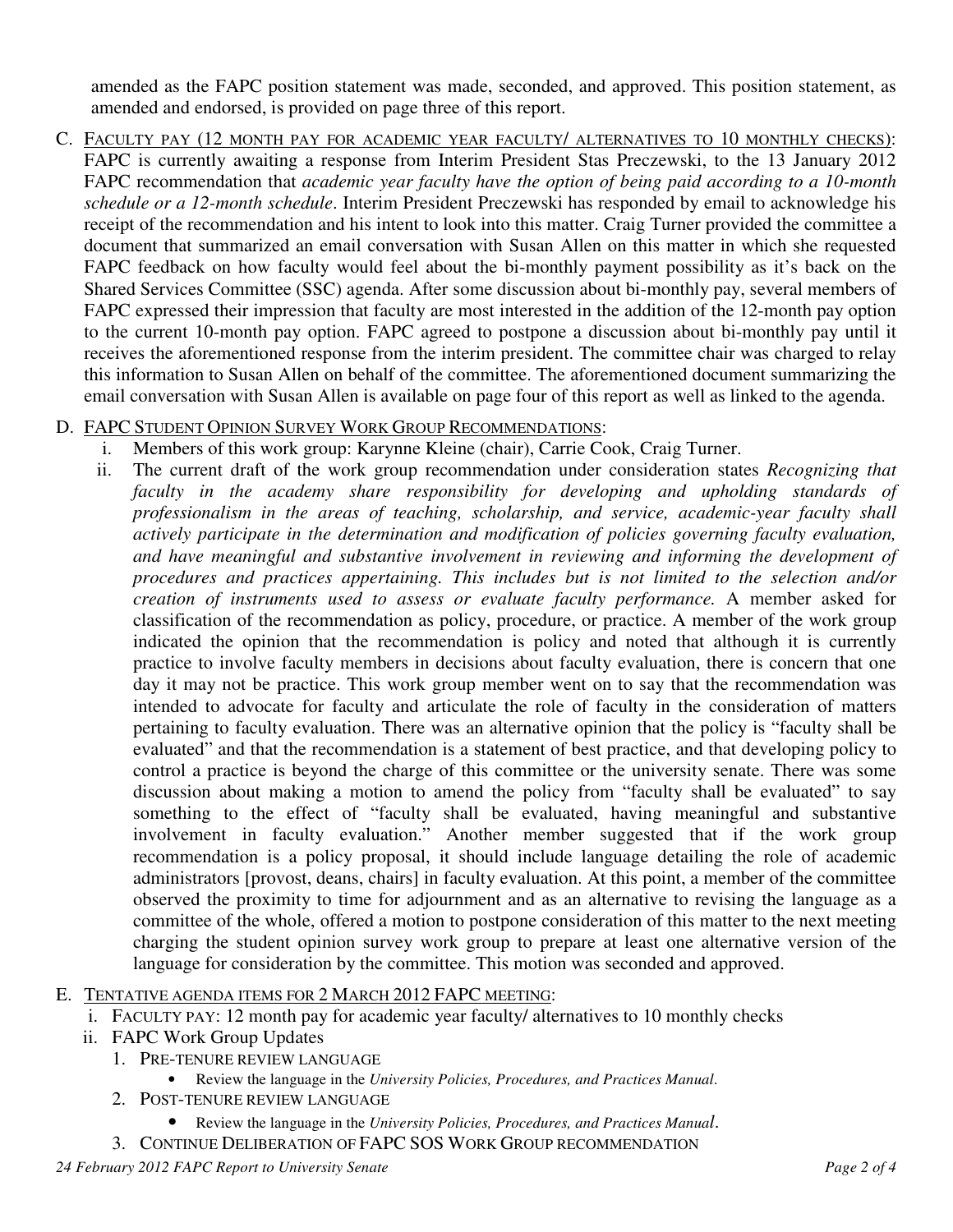### IFR statement composed by Lee Gillis & Mary Magoulick as amended and endorsed by FAPC as a committee position statement at its 03 Feb 2012 meeting

The Faculty Affairs Policy Committee (FAPC) recently voted in favor of basing the Individual Faculty Report (IFR) on a calendar year rather than the current method of a split academic year. The university chairs have also been discussing such a change.

The reasons for supporting this change are based largely on these problems with the current system:

- The awkwardness of the current system (March 16th of previous year through March 15th of current year), which makes the reports due in the middle of a semester, when some faculty work may be counted in the following year's reports, or both year's reports (for instance if a conference paper is given in mid-March).
- Thus the current system may not accurately account for the entire academic year nor allow for student opinions to be counted in the half semester.

By contrast, we see these as benefits of switching to a calendar year system:

- The calendar year system would allow chairs to complete their reports by the required deadline, while also allowing faculty to fully account for an entire year's worth of work in one document - in short it would be simpler for faculty and chairs to know what belongs in the report - if it occurred within the calendar year, count it.
- Typically, the calendar year IFRs (a system previously used at GCSU) [transition from calendar year to academic year effective 09/01/2004 as University Senate motion 0405.AG.001.P; academic year IFR due date standardized to March 15 via a Nov 2007 advisory motion to VP Gormly by 2007-08 FAPC and confirmed by 07 March 2008 email to faculty from VP Gormly] are due in early March, giving the faculty member ample time to account for all work from the previous calendar year and chairs enough time to complete faculty evaluations, return them to/meet with faculty for feedback prior to any "merit" decisions being made.
- In addition, chairs are often asked to report scholarly activity or "service learning"/engaged learning on a calendar year and, though Digital Measures may allow for accurate reporting, having all reports on the same calendar allows for increased accuracy.